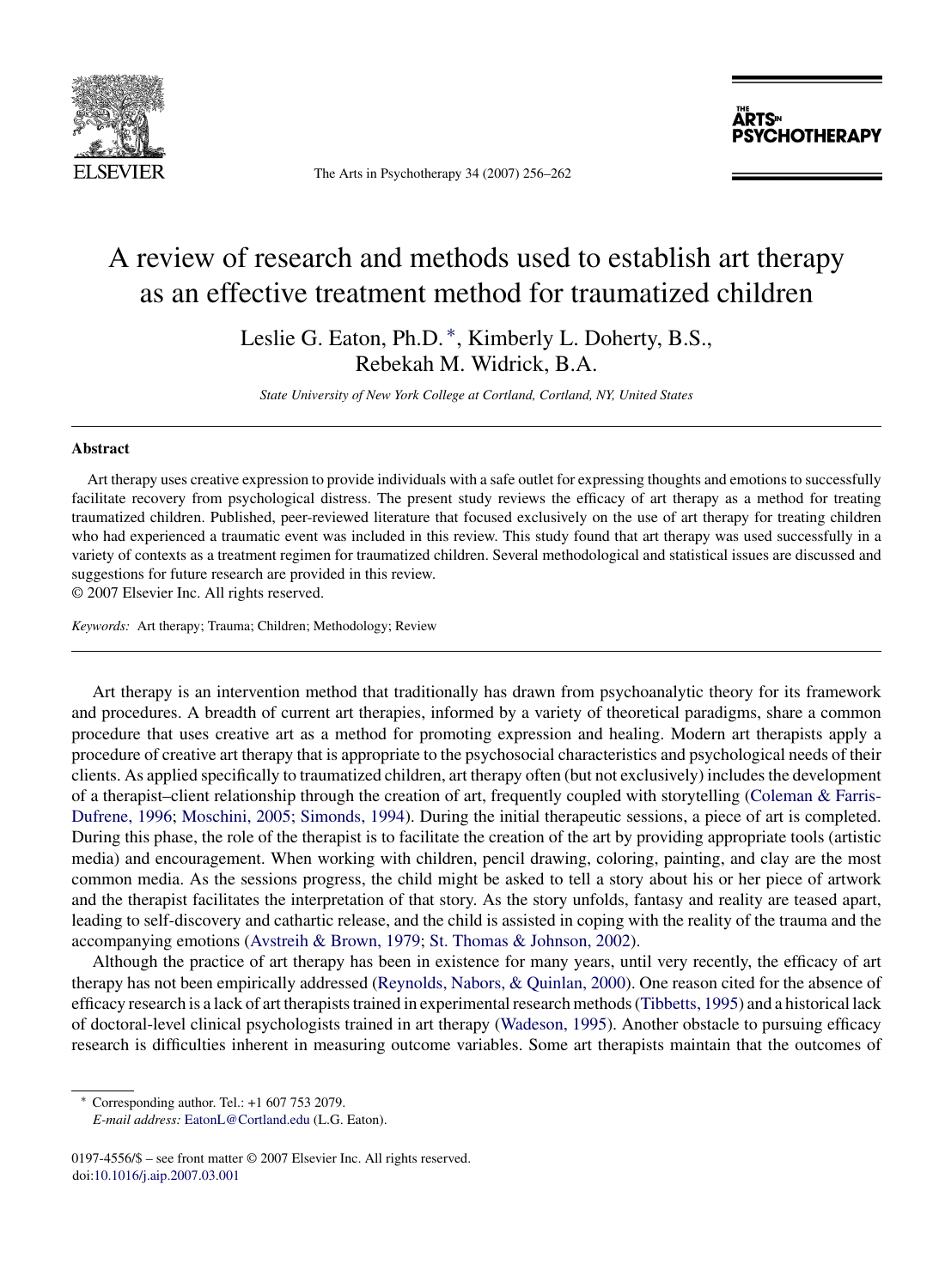interest to them, which tend to be abstract psychological constructs, may not be adequately measured by empirical methods (e.g., self-actualization) ([Wadeson, 1995; Wolf, 1995\).](#page-6-0)

Despite these obstacles, several art therapists are pursing empirical efficacy research. A recent review uncovered five published randomized controlled clinical trials, four controlled (nonrandomized) clinical trials, and another eight single group (with no control group) studies that tested the efficacy of art therapy ([Reynolds et al., 2000\).](#page-6-0) Reynolds et al. explicated several experimental methods that could be employed to study the efficacy of art therapy. Furthermore, the authors noted a variety of outcome measures effectively used, which included measuring symptom reduction and overt behaviors, as well as abstract psychological constructs. For example, Fryrear (1988, cited in [Reynolds et al., 2000\),](#page-6-0) measured self-actualization, while several other studies measured constructions such as self-esteem. The studies Reynolds, et al. reviewed were quite diverse in sample demographics, art therapy media, length of therapy, and outcomes measured. Moreover, they varied with regard to the amount of information the researchers provided. Consequently, the authors of this review concluded that, although art therapy appears to demonstrate efficacy, in some cases the results were mixed.

In conclusion, [Reynolds et al. \(2000\)](#page-6-0) called for more focused research in this area, specifically mentioning efficacy evaluation when art therapy is used to treat children who have experienced trauma. This gap in the literature is particularly unfortunate because many art therapists believe that the process of art therapy is especially successful when it is used with their youngest clients, because children are more willing to partake in imaginative articulation than adults [\(Avidar, 1995; Clements, 1996; Davis, 1989;](#page-6-0) [Kozlowska & Hanney, 2001;](#page-6-0) [Pifalo, 2002; Prager, 1995;](#page-6-0) [St.](#page-6-0) [Thomas & Johnson, 2002\).](#page-6-0)

# **The literature review**

The present study is a review of the published research concentrating on the efficacy of art therapy as a treatment regime for traumatized children. The purpose of this review is to provide a summary of the existing literature and to provide suggestions for future research aimed at closing the gap in the efficacy studies identified by [Reynolds et al.](#page-6-0) [\(2000\). T](#page-6-0)o obtain the most complete snapshot of the state of the literature, our review will include both quantitative and qualitative research.

#### *Literature search procedure*

The articles used in this review were identified by an OCLC FirstSearch PsychInfo search conducted on August 30, 2005. Keywords "art and therapy," "children," "trauma," in "English," and in "peer reviewed journal" were selected. These search terms narrowed the list of articles to those of interest (studies of art therapy used to treat conditions of childhood trauma) and those that have already been screened for quality by the peer review process. This search yielded a total of 26 articles. On August 1, 2006 a second search, using OCLC FirstSearch PsychInfo, included a combination of keywords used previously, in a process that limited the search to "art therapy" as a subject, "emotional trauma" as a subject, and children as a keyword. These multiple search criteria were used in an effort to obtain and include the maximum number of articles possible.

#### *Categorization and coding of article content*

The articles were obtained and categorized in terms of the demographics of the sample, the research methodology, and the non-statistical and/or statistical findings. Fifty-three percent of the 26 articles could not be used because they were studies that used multiple therapeutic approaches or studies that focused on outcomes for someone other than the child (e.g., the art therapist himself or herself, as opposed to the efficacy of art therapy as a therapeutic method<sup>1</sup>, or the parents of the child).

<sup>&</sup>lt;sup>1</sup> When conducting an empirical literature review, such as a meta-analysis, it is common to find that many articles are excluded for various methodological reasons [\(Rosenthal, 1991\).](#page-6-0) In this case, there were two major reasons some articles were excluded—either because the focus was on therapist training rather than on client improvement or because more than one therapeutic approach was used. When more than one therapeutic approach was used, it was impossible to determine if client improvement was due to art therapy, some other therapeutic approach (such as play therapy, for example), or to the unique contribution of both approaches. In the present study, the question asked pertained to client improvement as a result of the exclusive delivery of art therapy.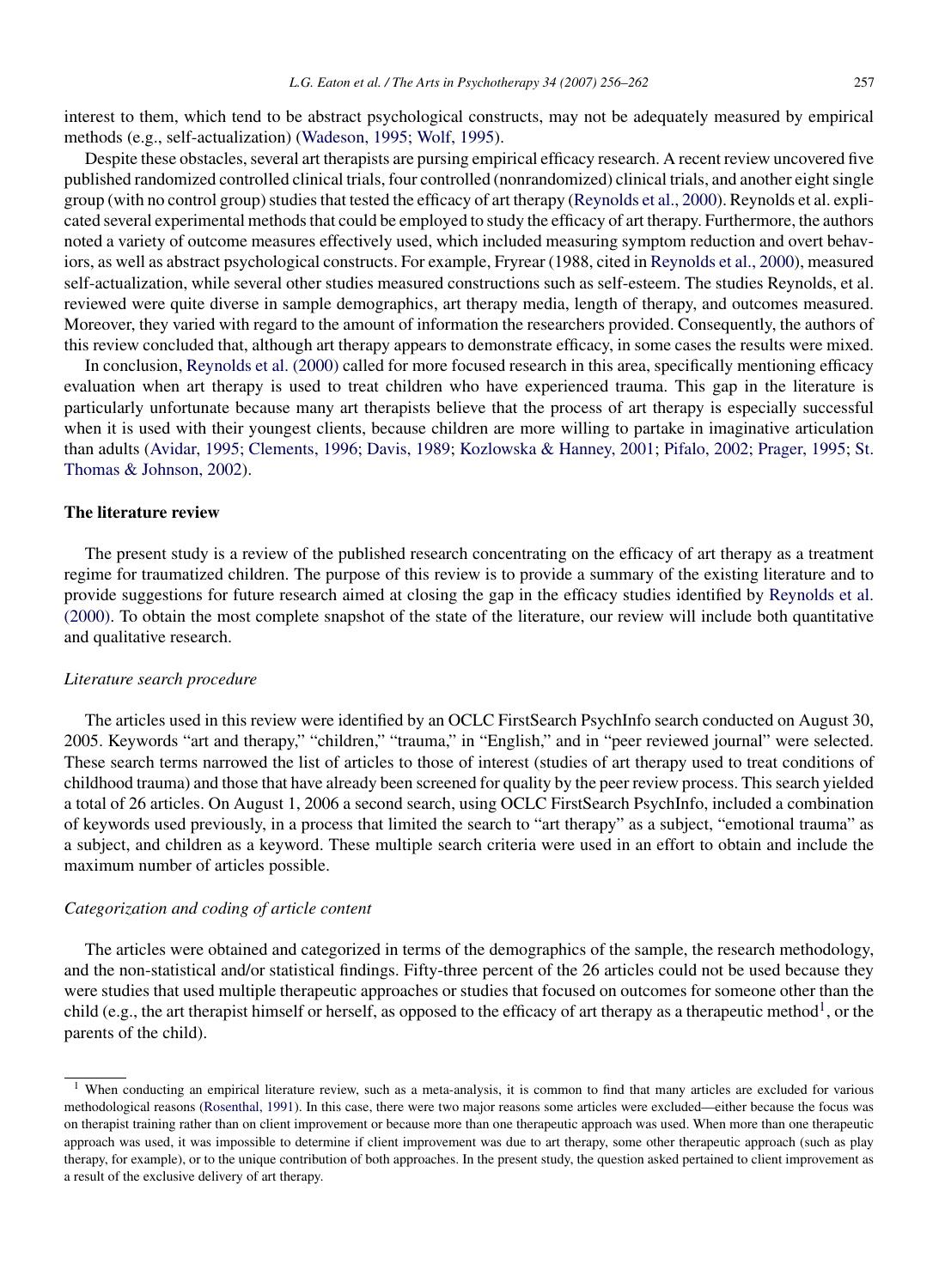| Author (year)               | Diagnosis                              | Sample size | Age                  | Gender<br>G/B |  |
|-----------------------------|----------------------------------------|-------------|----------------------|---------------|--|
| Avidar (1995)               | Not diagnosed                          | 2           | 8 and 10             |               |  |
| Berberian (2003)            | Not diagnosed                          | 3100        | 18                   | G/B           |  |
| Buck (2002)                 | Not diagnosed                          |             | 5                    | B             |  |
| Chapman et al. (2001)       | <b>PTSD</b>                            | 85          | 11                   | 29% G/71% B   |  |
| Clements (1996)             | Sexually and physically abused         | 6           | $6 - 17$             | 4G/2B         |  |
| Davis (1989)                | Grief                                  | 2           | $6 - 10$             | G             |  |
| Gregorian et al. (1996)     | PTSD, chronic depression, fears/phobia | 7           | $5 - 11$             | G/B           |  |
| Howie et al. $(2002)$       | Grief                                  | 10          | Infants to teenagers | 6G/4B         |  |
| Kozlowska and Hanney (2001) | PTSD, conduct disorder, depression     | 5           | $4 - 8$              | 4G/1B         |  |
| Pifalo (2002)               | Sexually abused                        | 13          | $8 - 17$             | G             |  |
| Prager (1995)               | Not diagnosed                          | 60          | $5 - 18$             | G/B           |  |

[Roje \(1995\)](#page-6-0) Symptoms of PTSD 25 4–11 B

Table 1 Summary of sample demographics

## **Results**

Sample demographics from the studies relevant to this review are displayed in Table 1. Using art therapy as a treatment method for childhood trauma was the focus of this study and the nature of the trauma these children experienced was categorized. The breadth of the traumatic events covered by the literature included childhood physical and sexual abuse, exposure to the violence of war, the World Trade Center 9-11 terrorist attacks, exposure to gun violence within a community, and grief following the loss of a loved one. Seventeen percent of the studies included samples of children who met the Diagnostic and Statistical Manual of Mental Disorders, Fourth Edition (DSM-IV-TR; [American Psychiatric Association, 2000\)](#page-6-0) diagnostic criteria for post-traumatic stress disorder. Fifty percent of the studies included samples of children who were not specifically diagnosed with a disorder but who had experienced some specified form of trauma (e.g., physical abuse, sexual abuse, or grief). Thirty-three percent of the studies included samples of children who had experienced trauma but the nature of the traumatic experience was unspecified or unclear in the research report.

The degree of structure and formality of the art therapy contexts varied widely across studies. Some published data came from international humanitarian efforts in war-torn or natural disaster regions. In these areas, community interventions were executed through the establishment of temporary centers in which children were free to visit as desired [\(Berberian, 2003; Buck, 2002;](#page-6-0) [Gregorian, Azarian, DeMaria, & McDonald, 1996;](#page-6-0) [Howie, Burch, Conrad, &](#page-6-0) [Shambaugh, 2002;](#page-6-0) [Roje, 1995\).](#page-6-0) Other studies were prospective and highly structured efficacy studies, testing specific art therapy programs ([Kozlowska & Hanney, 2001;](#page-6-0) [Pifalo, 2002\).](#page-6-0) Finally, some studies include formal art therapy treatment programs offered to children in hospital settings ([Chapman, Morabito, Ladakos, Schreier, & Knudson, 2001;](#page-6-0) [Prager, 1995\).](#page-6-0)

The length of treatment programs also varied across studies. It appears that most studies observed children engaging in art therapy over weeks or months. However, the precise length of therapy was difficult to ascertain; 64% of the studies provided no information concerning the length of the therapeutic intervention. In future publications, it is recommended that authors provide more information about the specific length of the art therapy intervention.

A summary of the results of the studies reviewed appears in [Table 2. T](#page-3-0)he majority of these studies utilized case study methods, and the vast majority evaluated the outcome of art therapy using non-statistical, qualitative observations. It was found that exploratory and pilot studies were typical. The investigations typically reported a great deal of information about a single case or about a small group of participants.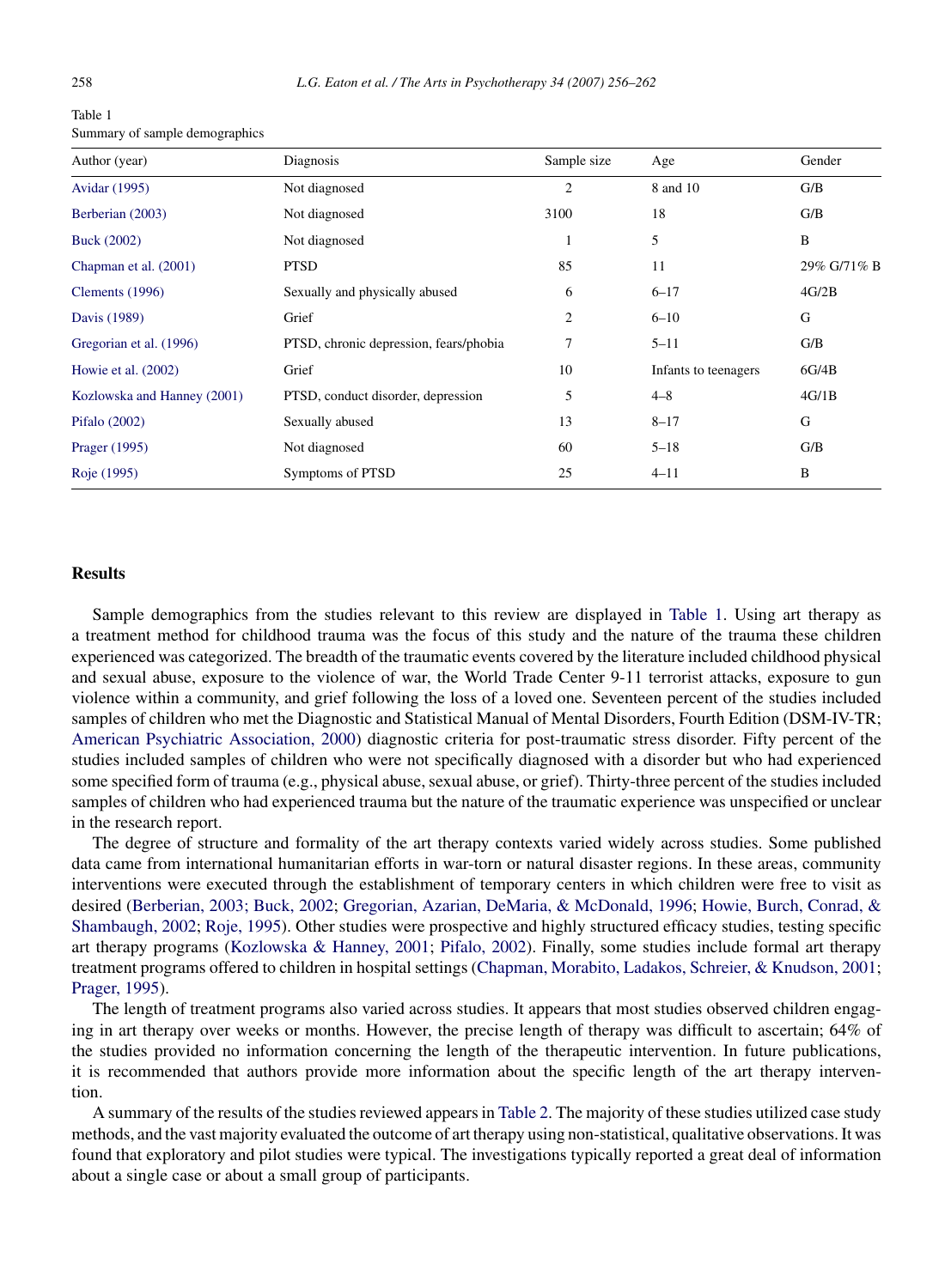<span id="page-3-0"></span>Table 2 Research methodology and study results

| Author (year)               | Methodology                              | Length of therapy                               | Results                                                                                                                                                                                                                                                                                                                                       |  |
|-----------------------------|------------------------------------------|-------------------------------------------------|-----------------------------------------------------------------------------------------------------------------------------------------------------------------------------------------------------------------------------------------------------------------------------------------------------------------------------------------------|--|
| Avidar (1995)               | Case study                               | Several months of a series of<br>sessions       | Storytelling is an effective method to achieving verbal expression of emotions when using<br>art therapy for a traumatized population                                                                                                                                                                                                         |  |
| Berberian (2003)            | Case study                               | Several months of collection                    | Thousands of adults and children viewed the portraits of international faces. Everyone who<br>came to see the art work, found peace. The children who participated gave hope to the city<br>and to the people who lost loved ones from the attacks of September 11, 2001                                                                      |  |
| Buck (2002)                 | Case study                               | Workshop w/6 month follow up<br>and phone calls | When focusing on cultural backgrounds affecting the nature of post 9/11 trauma, it is<br>important to understand that individuals express their range of emotions in their own artistic<br>manner. It is also encouraged to provide children with art materials during times of hardship                                                      |  |
| Chapman et al. (2001)       | Prospective, randomized<br>cohort design | Baseline to 1 week<br>Baseline to 1 month       | Pre-post change in PTSD scores was graphically presented indicating that the art therapy<br>group had reduced symptoms; authors had quantitative data but did not apply inferential<br>statistics                                                                                                                                             |  |
| Clements (1996)             | Case study                               | Varied                                          | Allowed the child to release emotions from their traumatic experience; helped to relieve the<br>anxiety towards abusive family members                                                                                                                                                                                                        |  |
| Davis (1989)                | Case study                               | Not known                                       | Group art therapy sessions are wonderful for children to express their grief after losing a<br>loved one                                                                                                                                                                                                                                      |  |
| Gregorian et al. (1996)     | Case study                               | Center open for 3 years                         | Art therapy is an amazing outlet for children, allowing them to communicate their<br>experiences through drawings. By creating art, these children are releasing their repressed<br>emotions and changing their outlook on life                                                                                                               |  |
| Howie et al. (2002)         | Case study                               | Weeks                                           | A safe environment for children to express and validate their feelings was provided. Art<br>interventions were useful and significant following the 9/11 disaster, especially for children<br>who were unable to express their emotions verbally                                                                                              |  |
| Kozlowska and Hanney (2001) | Case study                               | Seven weeks, 1 h a week                         | Using group art therapy helped the children to know that they were not alone. Art became a<br>useful desensitization tool when treating these children with PTSD. Being away from the<br>parental violence and in a safe environment, the children were more likely to engage in the<br>use of art and begin to share their feelings verbally |  |
| Pifalo (2002)               | Quasi-experimental                       | Therapy weekly for 10 weeks                     | Reduction in anxiety $t(12) = 2.39$ , $p < .03$ , $r = .57$ ; Reduction in symptoms of posttraumatic<br>stress $t(12) = 2.81$ , $p < .02$ , $r = .63$ ; reduction in overt disassociation $t(12) = 2.50$ , $p < .03$ ,<br>$r = .59^{\rm a}$                                                                                                   |  |
| Prager (1995)               | Case study                               | Twice a week                                    | Children tend to find relief and understanding about their illness through the use of art<br>materials                                                                                                                                                                                                                                        |  |
| Roje (1995)                 | Case study                               | Three months                                    | The terrifying experience of the Los Angeles 1994 earthquake was eased by the use of art<br>therapy. Most of the children who were treated were able to return to a normal life                                                                                                                                                               |  |

a Effect size indicators (*r*) for this study were calculated by Eaton et al. for the purposes of this review.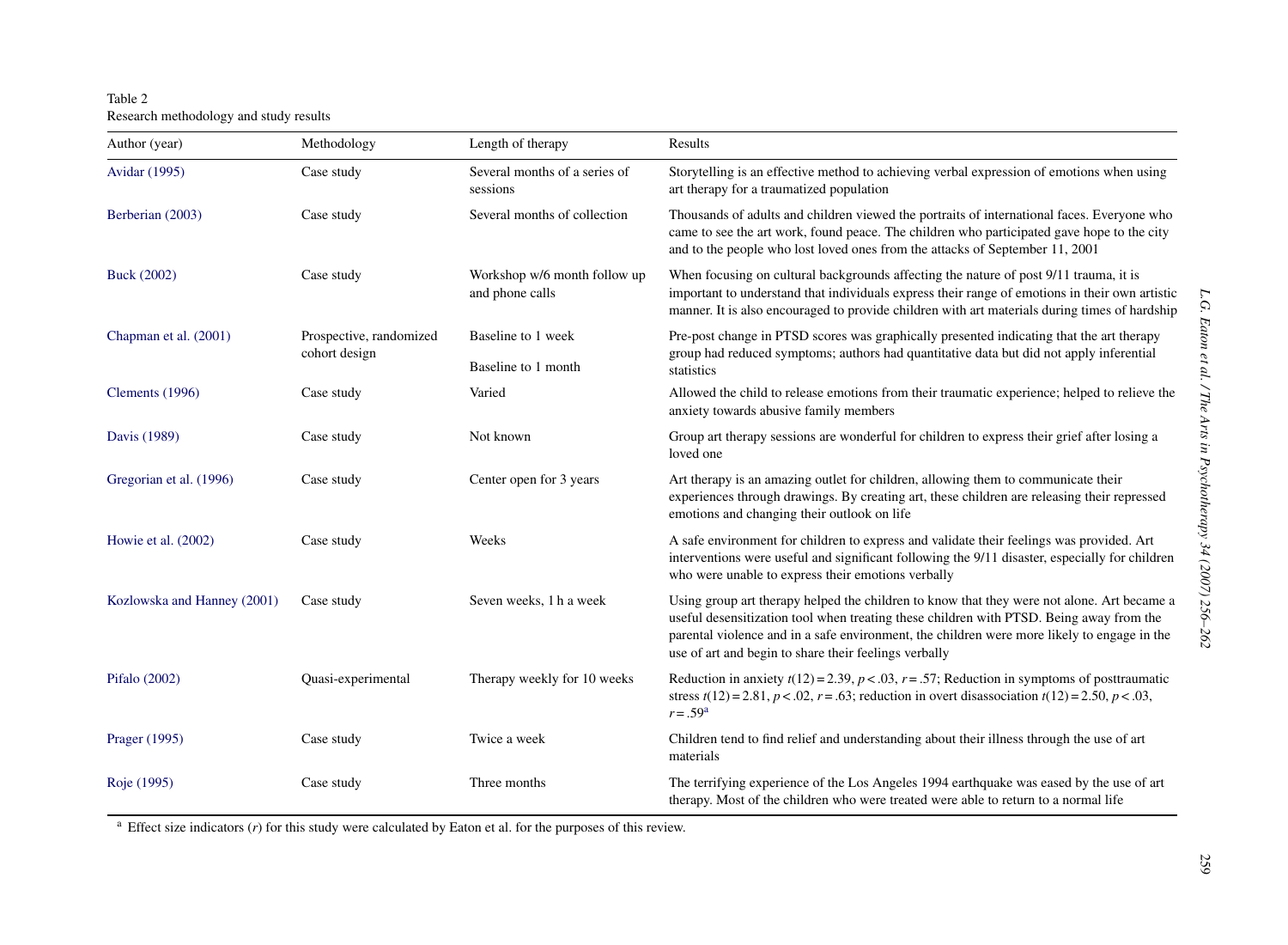## **Discussion**

This review found that art therapy is used internationally in a variety of contexts as a treatment regimen for children who are experiencing a host of negative psychosocial consequences associated primarily with exposure to traumatic life experience(s). However, the published literature is not always clear on the precise nature of the psychosocial symptoms or on the diagnostic status of the children participating in the therapy. This problem originates from a few sources including diagnostic controversies regarding the childhood disorders contained in the DSM-IV-TR, and from concerns raised by individuals who protest labeling schemes of any kind (e.g., [Fewster, 2002;](#page-6-0) [Rabian & Silverman,](#page-6-0) [2000;](#page-6-0) [Stafford, Zeanah, & Scheeringa, 2003\).](#page-6-0) Until diagnostic issues and associated controversies are resolved, it would be helpful if researchers report, as precisely as possible, the nature of the children's psychosocial difficulties along with the severity and length of symptoms. These data might shed light on differences (e.g., demographic, etiology, and symptoms) between traumatized children who can be treated solely with the use of art therapy and those that require additional intervention (e.g., other forms of behavioral intervention and/or those who require psychopharmacological intervention).

A recurring difficulty encountered in synthesizing art therapy studies, regardless of research methodology, is that authors do not provide adequate information regarding the method of the art therapy chosen, the degree of formal structure used, and the length of therapy provided [\(Reynolds et al., 2000\).](#page-6-0) This lack of methodological specificity limits the usefulness and generalizability of the studies reported, which may turn out to be a somewhat difficult problem for investigators of art therapy to overcome. The very nature of the art therapy approach is often unstructured and unconstrained, allowing temporal freedom for the client to self-actualize; to grow both emotionally and spiritually ([Wolf, 1995\).](#page-6-0) The process of art therapy, in its essence, involves the unfolding and discovery of what a client might be feeling and thinking. The timing and duration of this process varies from client to client, and may not be readily forced into a clean, controlled, time-constrained experimental design.

Further exacerbating the problem of drawing general conclusions from the art therapy literature is a lack of specificity regarding the outcome variables reported. For example, in non-experimental art therapy research, client outcomes are often expressed in narrative form with little or no attempt to summarize or quantify the findings. In contrast, the experimentalist generally hopes to observe a readily quantifiable outcome, such as reduction in the number of anxiety symptoms the client-participants endorse after therapy (in pre-test/post-test designs, commonly used in such studies; [Reynolds et al., 2000\).](#page-6-0) This tradition has led to an artificial distinction between qualitative outcomes versus quantitative outcomes. Some have concluded that the qualitative outcomes important to art therapists (such as quality of life, self-actualization, redemption) are somehow scientifically or psychologically inferior to quantitative outcomes, and furthermore, that qualitative outcomes cannot be measured quantitatively (see *Viewpoints*, [Tibbetts, 1995](#page-6-0) and invited responses). Viewing qualitative or abstract constructs as immeasurable outcomes makes art therapy seemingly inaccessible to empirical inquiry. However, all of the outcomes mentioned in the studies reviewed herein can be measured and quantified using existing research methods. Furthermore, when quantitative methods fail to provide the necessary tools, appropriate procedures can be found in a host of scientifically sound qualitative research methods that may often be a fruitful strategy for art therapy research programs (refer to [Camic, Rhodes, & Yardley, 2003](#page-6-0) for a text of qualitative methods used primarily for theory development).

The preponderance of information-rich clinical case studies and mixed-method empirical investigations (quantitative and qualitative; with and without presenting statistical findings) is to be viewed as a strength of this literature, at this exploratory stage of empirical investigation ([Devlin, 1997\).](#page-6-0) However, it is important to remain mindful that case studies can inform theory, but these data cannot be generalized to populations. Statistical analysis of group-level data is required to draw inferences about populations, and those data are scarce among the published studies found in our literature search. These potential limitations notwithstanding, collectively, the published literature concerning the efficacy of art therapy for the treatment of children who have experienced trauma is quite compelling and should encourage further investigations (see [Table 2\).](#page-3-0)

There are however, lingering questions that could be raised resulting from any literature review. Most importantly may be an issue referred to as "the file-drawer problem," an unknown percentage of studies conducted but not published because the results were not statistically significant [\(Rosenthal, 1991\).](#page-6-0) Empirical investigations of art therapy reveal a preponderance of investigations relying on small samples making these studies particularly susceptible to power issues and Type II error, leading to the file-drawer problem. Researchers who attempt to recruit samples of traumatized children for art therapy studies may frequently struggle with issues concerning power and the risk of Type II error. A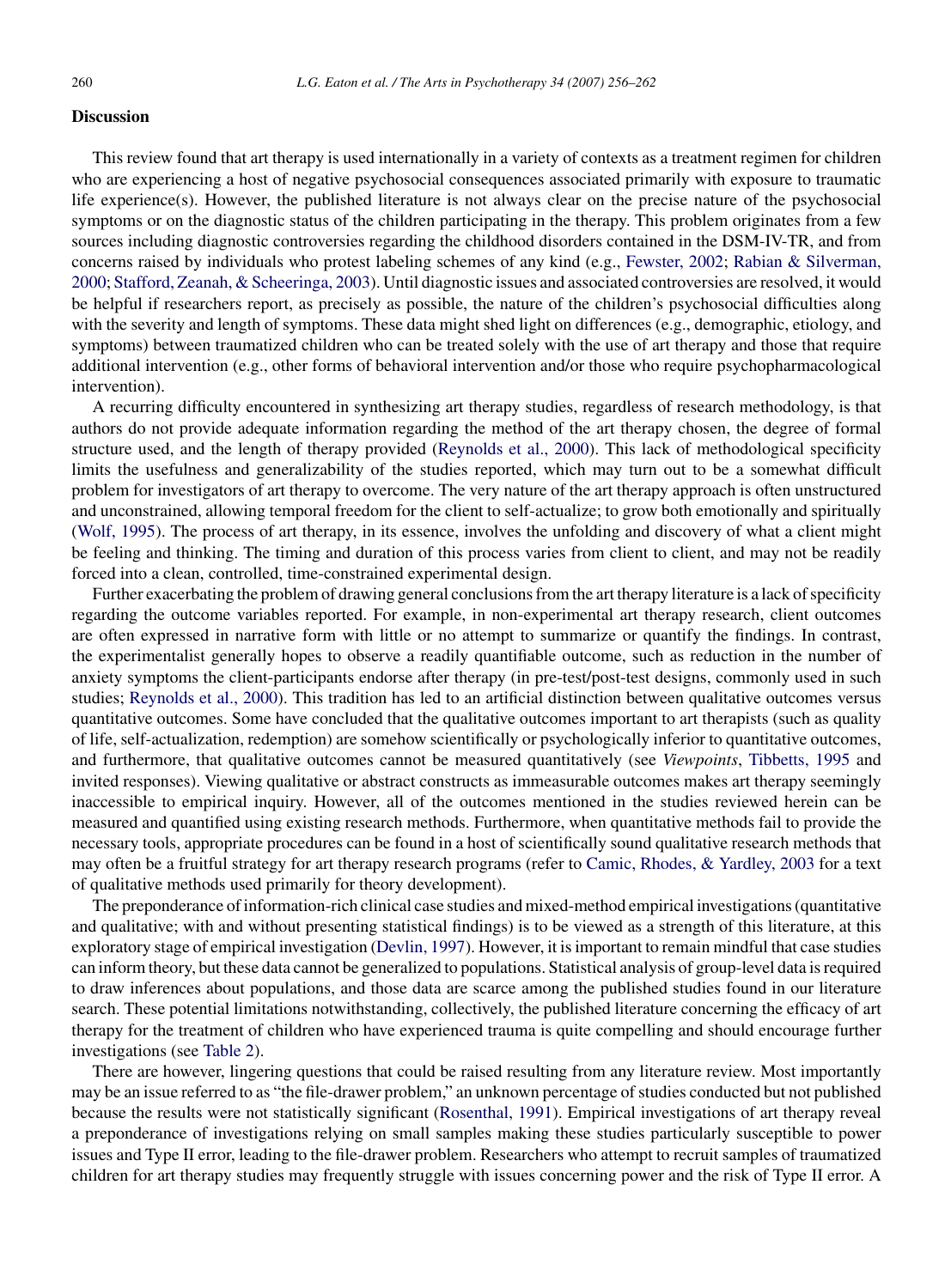portion of this problem can be attributed to a lack of accessible convenience samples (e.g., large groups of traumatized children with consent to participate in research) and/or the low base rate of children who would meet inclusion criteria some might impose for sampling (e.g., the DSM-IV-TR criteria for post traumatic stress disorder), conditions which would then often necessitate relying upon small samples.

Our review indicates that, at present, investigators and journal editors are not necessarily discouraged by sample sizes. We suggest that journal editors continue to err on the side of publishing important findings, even if the author does not present traditional statistical results that meet the traditional *p* < .05 cut-off (such as, allowing the publication of what some call *statistical trends*, findings at the *p* < .10). When publishing statistical results, it is suggested that investigators include an effect size indicator along with the null-hypothesis test and associated *p*-value. Effect size indicators are very helpful to readers as they facilitate a fair and complete evaluation of the results of a study (and are required by the 5th edition of the *Publication Manual of the American Psychological Association*, 2001). Where the hypothesis test provides a means by which to make a binary decision about data (is the result significant/not-significant), effect size indicators provide an index concerning the *magnitude* of any difference between groups (e.g., *how much greater* was the improvement for those who engaged in art therapy than was any improvement found for those who did not receive art therapy). Many software programs can provide effect size indicators along with the value of the chi-square, t-test, or ANOVA. They can also be easily calculated manually (see [Rosenthal & Rubin, 1982;](#page-6-0) [Rosnow &](#page-6-0) [Rosenthal, 2005](#page-6-0) for more information).

Most of the studies reviewed herein rarely used common methods of experimental control that would result in the development of clean inferences regarding the cause of the client change. In the absence of a control group, researchers cannot determine whether or not client change is due to seeking therapy (regardless of therapeutic method) or if art therapy is the specific causal mechanism by which change occurred. However, the issue of randomly assigning traumatized children to any kind of control group brings to light an ethical dilemma that cannot be resolved by traditional methods (e.g., the use of waiting-list controls). A two-treatment group design, an alternate to using a control group, involves using a between-groups design where participants are randomly assigned to one of two groups, an art therapy group and a group that receives some other accepted and established form of therapy. This way, researchers can see how effective art therapy is in comparison to other available therapeutic techniques. However, this methodology is extremely conservative and will frequently yield non-significant results. Meta-analysis of clinical psychology interventions show that treatment technique accounts for only about 15% of the variance in client change (7.5% more clients improving by a particular therapeutic technique than would be expected from chance alone2; [Asay & Lambert, 1999\).](#page-6-0)

Even more fruitful may be an alternative model of examining client change that focuses on *common factors*. Rather than simply focusing on the treatment technique, this approach also includes measuring client factors, client–therapist relationship factors, and even placebo effect [\(Hubble, Duncan, & Miller, 1999\).](#page-6-0) When examining the efficacy of using art therapy with children, from the viewpoint of the common factors, exciting opportunities for further investigations and insight emerge. For example, it was previously noted that many art therapists believe that the process of art therapy is possibly the most successful when it is used with their youngest clients ([Avidar, 1995; Clements, 1996; Davis, 1989;](#page-6-0) [Kozlowska & Hanney, 2001;](#page-6-0) [Pifalo, 2002; Prager, 1995;](#page-6-0) [St. Thomas & Johnson, 2002\).](#page-6-0) This may be because the process of art therapy provides a safe vehicle by which the therapist and child are able to form a therapeutic bond. The artistic effort provides a means by which the child can express experiences, memories, and emotions that he or she may not be able to put into words, thereby providing a common language by which the child and therapist can communicate. If art therapy is shown to facilitate the development of the client–therapist relationship, then the efficacy of this technique could extend beyond the achievement of therapeutic goals. In fact, meta-analytic research has shown that the client–therapist relationship is one of the most important predictors of client outcomes. On average, 30% of the variance in client outcomes has been attributed to the client–therapist relationship, which translates to a 65% success rate<sup>3</sup> ([Asay & Lambert, 1999\).](#page-6-0)

In its entirety, the data available from the reviewed qualitative and quantitative studies were encouraging. It appears that art therapy is an effective tool for the establishment of a relationship between a child client and his or her therapist, and is an effective method of treatment for the negative psychosocial consequences of childhood trauma. It is clear that

<sup>2</sup> Improvement percentage calculated using the binomial effect size display (BESD; [Rosenthal & Rubin, 1982\)](#page-6-0) [(*<sup>r</sup>* <sup>×</sup> 100)/2] + 50; where *<sup>r</sup>*: correlation coefficient as a measure of effect size.

<sup>3</sup> Success rate percentages calculated using the BESD.